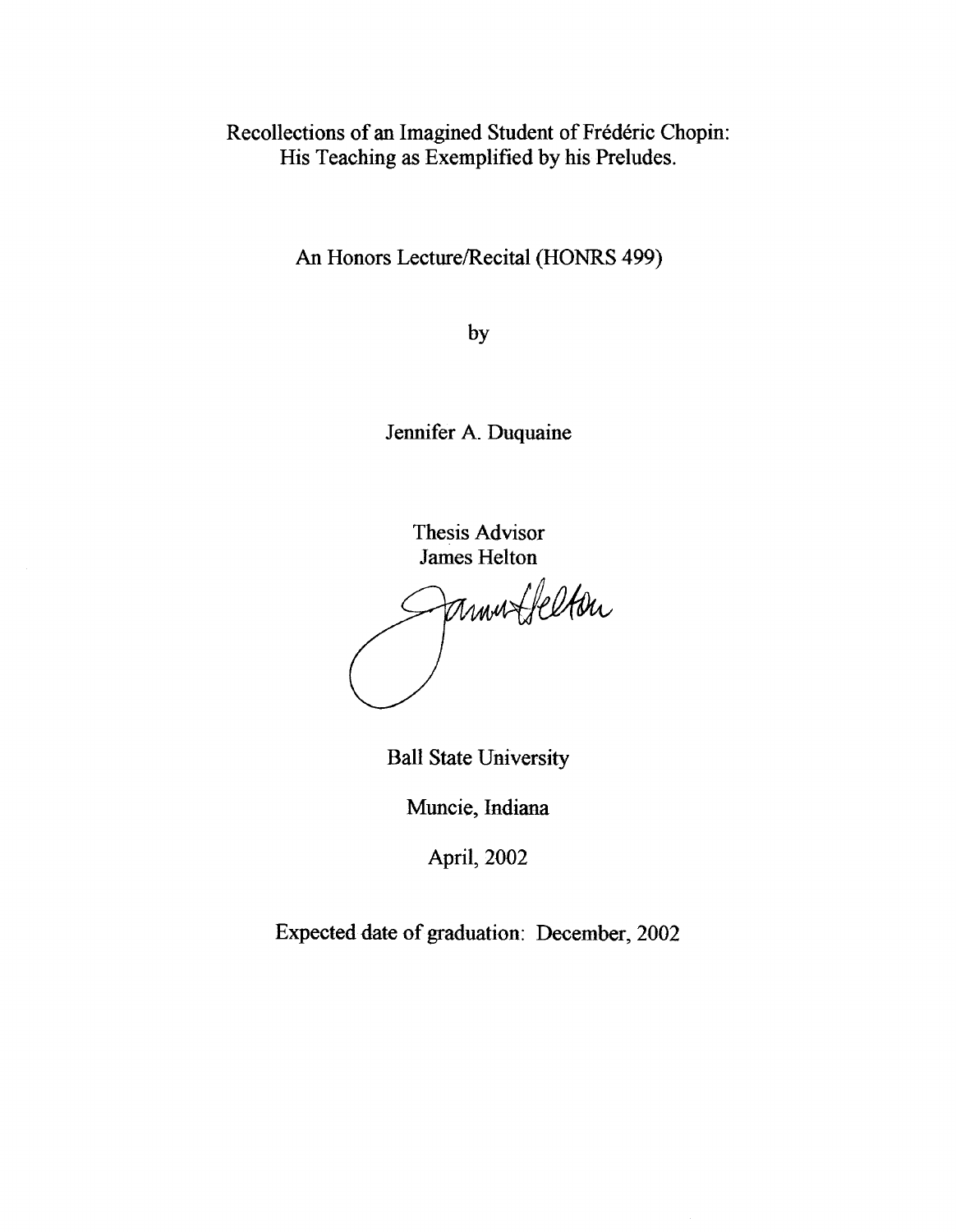$SpCo$  $\mathcal{T}_{\mathcal{M}_{\mathcal{C}}^{(1)}}$  $\rightarrow$  $\mathcal{F}^{\mathcal{L}}\mathcal{S}^{\mathcal{L}}$ *.D81* 

## **Acknowledgments**

Many thanks are due to Dr. James Helton, my advisor for this project. He offered unfailing support and very valuable advice throughout every step of the way. Besides serving as my piano teacher and helping me to learn, understand, and memorize the Chopin and Bach preludes that I played on my recital, he also helped guide my research for the lecture. Thank you Dr. Helton for giving of your time and talent to increase my knowledge of a truly magnificent composer and his music.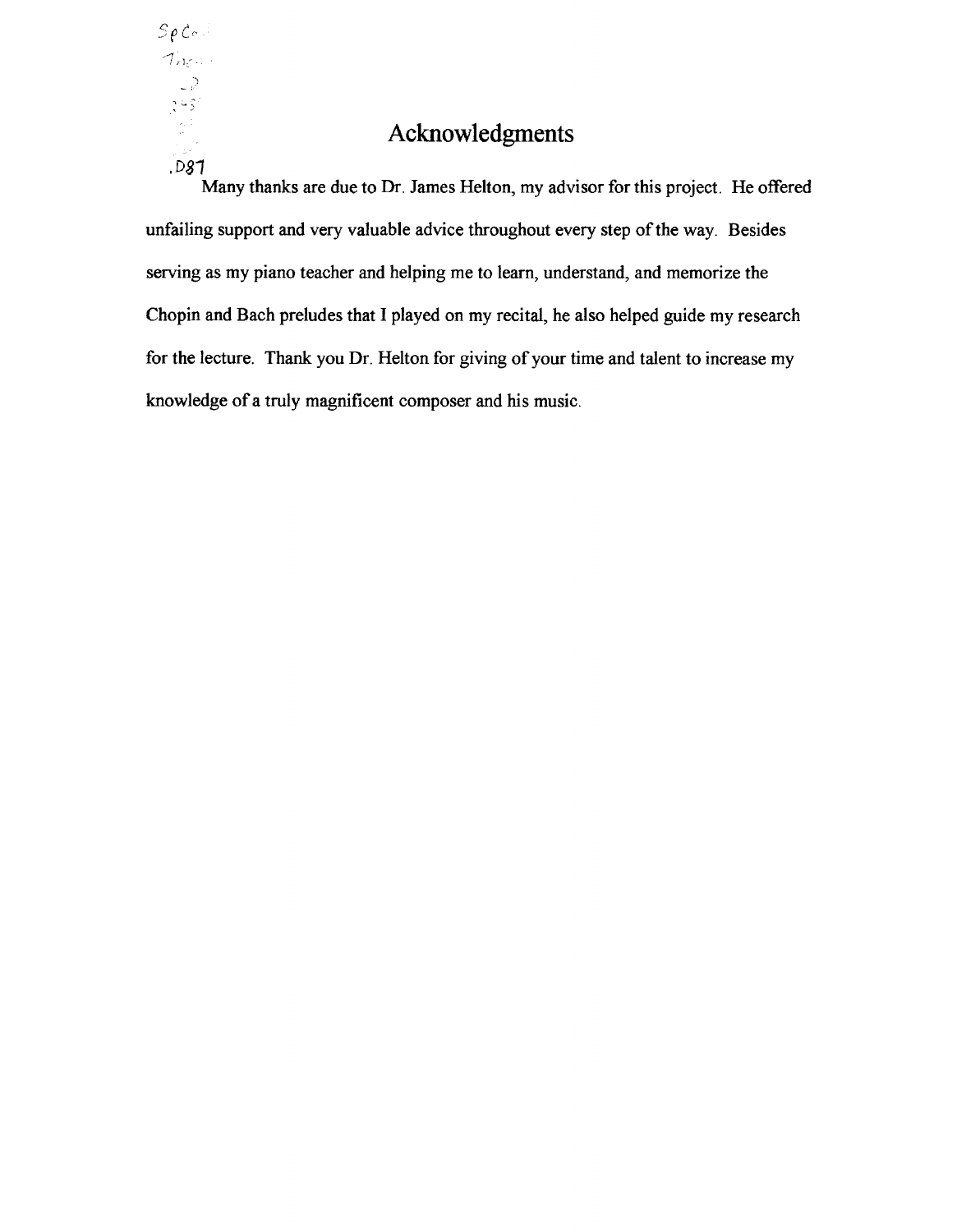# **Table of Contents:**

الأولى والأمريكية المعقد الأولى المراجعة الأولى المعربية التي يعرف المراجع المراجع المراجع المراجع المراجع المراجع

 $\mathbf{q} = \mathbf{q} \mathbf{q}$  , where  $\mathbf{q} = \mathbf{q}$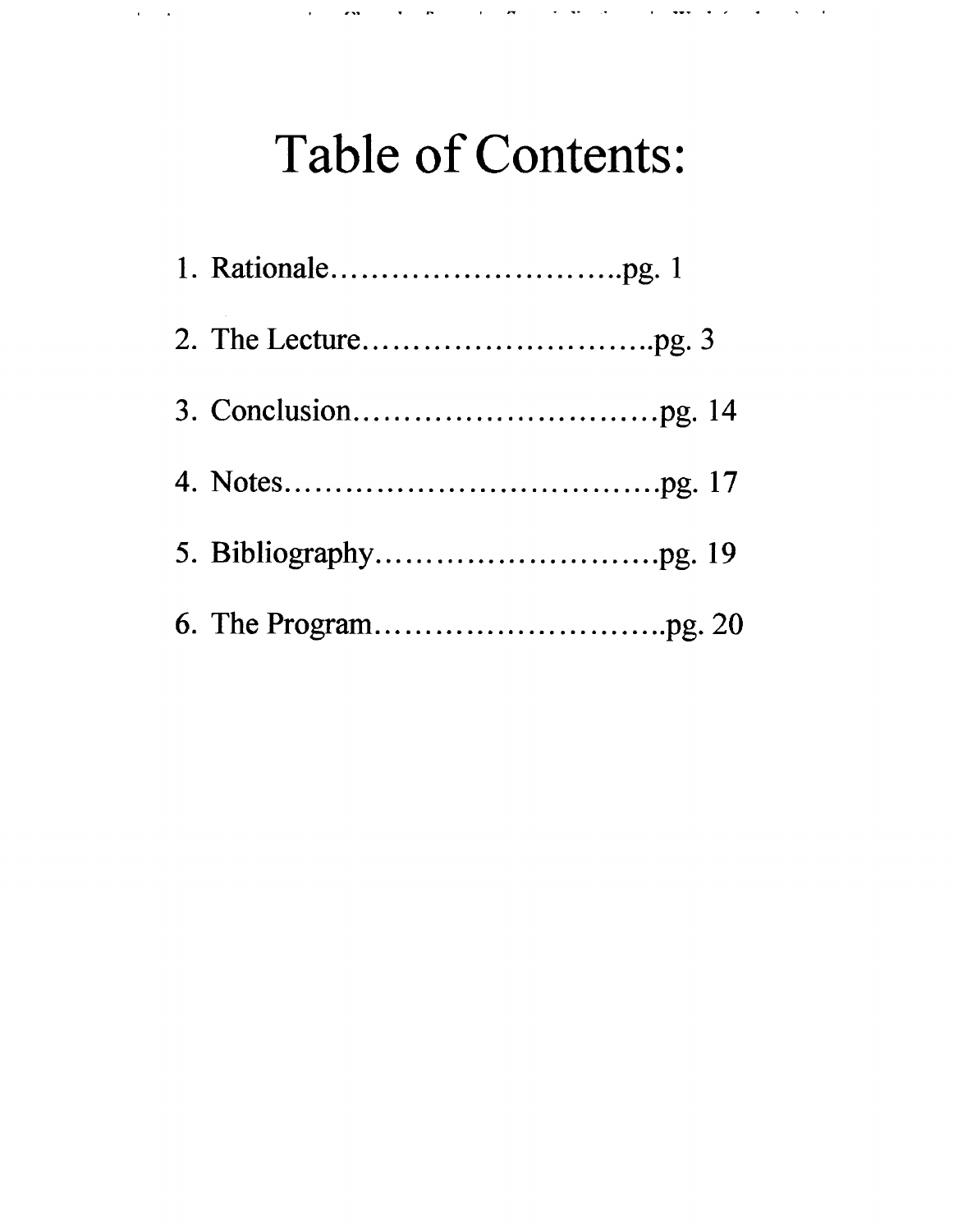### Rationale

Several factors contributed to my choice of topic for this honors project. Foremost was my identity as a musician. As a pianist, I identify closely with the music of Frederic Chopin. His standard as a pianist's composer remains unsurpassed, and his music has universal appeal. As my profession will allow scant time or opportunity for developing and maintaining a high level of pianism, the idea of a performance based project seemed particularly appropriate as a milestone in my own development. Because I had studied several Chopin Preludes in the past, I decided that to do a larger segment of his preludes in Op. 28 would be enriching for me while lending itself to many educational opportunities in the future. A more elaborate explanation of possible teaching scenarios would be best understood at the end of this presentation. Please refer to the conclusion for my teaching ideas.

Knowing my audience would be composed of a number of people who are interested in, but not particularly knowledgeable about music, I decided to keep technical analysis of the preludes to a minimum. Instead, I chose to describe each prelude in overarching terms that the general public could understand. In addition to making the lecture understandable to my audience, I strove to create avenues for affective connections in the hope of showing the enduring relevancy of this music. I did this by giving the lecture from the point of view of a fictitious woman who, in her youth, had studied the piano with Chopin. During the lecture, this woman, whom I named Genevieve de Charney, spoke about her experiences as Chopin's pupil and also gave background information about the composer's life and times. This character was also the one who described the preludes.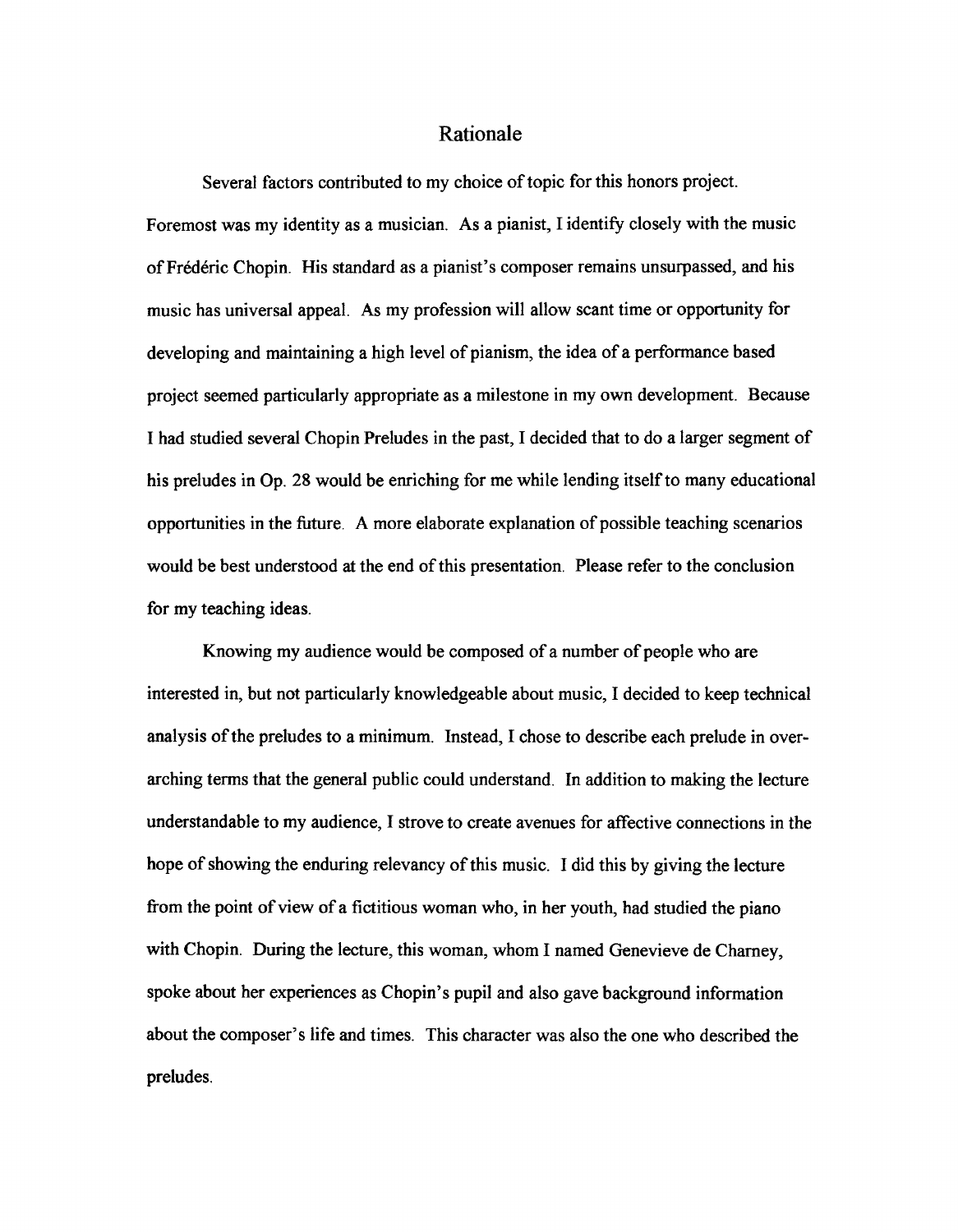In total, I learned and performed ten of the Chopin Preludes Op. 28. When choosing the preludes that I would perform, I made a point of picking pieces that would contrast and would also paint a relatively accurate picture of the group of preludes as a whole. I chose preludes of varying keys, both major and minor. I also chose preludes of varying tempos and moods. In addition, my recital was not made up entirely of Chopin's preludes. I also played four of Johann Sebastian Bach's preludes and one of the accompanying fugues (from *The Well-Tempered Clavier,* Book I). I chose to add these Bach preludes to the recital for a couple of reasons. First, Chopin was very much influenced by the works of Bach. As a matter of fact, it is quite possible that he based his set of preludes on those of Bach. Secondly, Chopin assigned Bach's works to all of his students. I found it perfectly natural to include some of Bach's works in a recital about Chopin's teaching. In the following pages, I will present my lecture, explain my ideas about how this project can be used in the future, and provide notes and bibliographic information.

 $\Delta$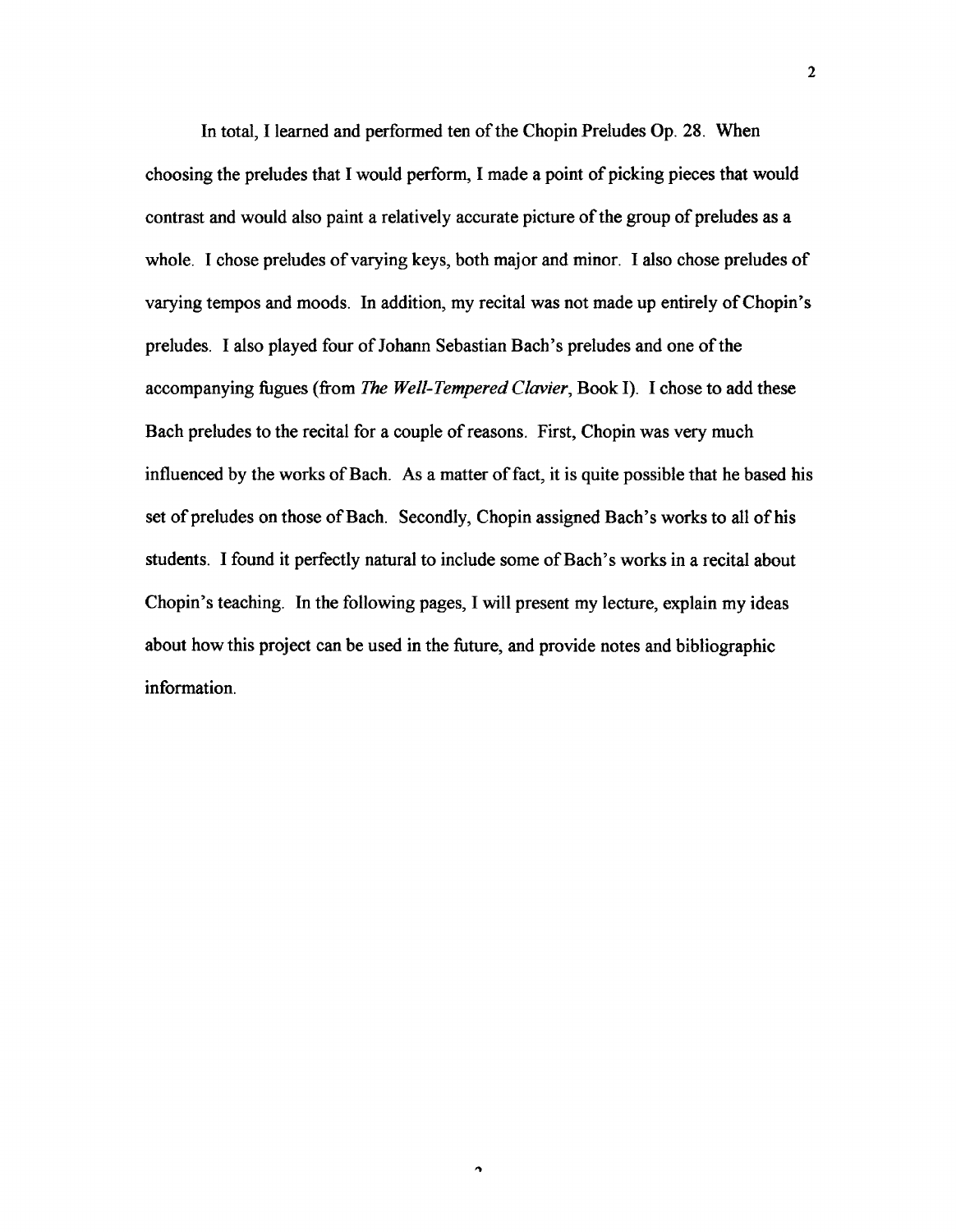### The Lecture

Good afternoon, my name is Genevieve de Charney. I have recently begun the search for a piano teacher for my two young children. Naturally, the process brings to mind my own experiences, some ten years ago, of studying the piano. I was fortunate enough to study with the famous and talented Frederic Chopin. I would like to take some time this afternoon to describe the years I spent as Chopin's pupil, but before I go into any detail about this, I should attempt to acquaint you with Chopin and the events in his life previous to my association with him.

Frederic<sup>1</sup> Chopin was born on March 1, 1810 in Zelazowa Wola, Poland. He was the son of a French father, Nicholas, and a Polish mother, Justyna. From a very young age, Chopin showed a considerable interest in music, and he was extremely talented. In many ways he was like another Mozart.<sup>2</sup> He was largely self-taught and by seven years of age, he was already composing and playing publicly.

After finishing his formal education at the Lyceum in Warsaw where his father worked, Chopin decided to expand his horizons by traveling abroad. Little did he know that he would never return home.<sup>3</sup> Soon after he left, political unrest began in Poland. In 1830, citizens from the kingdom of Poland attempted to rebel against the Russians, who controlled much of the surrounding area. The Russians came in and brutally crushed this revolt. The country was then ultimately taken over by the Russians, and Chopin was unable to return home.<sup>4</sup>

Chopin eventually settled in Paris. He had a modest apartment at first, but after a few years of teaching and composing, he was able to move to a more luxurious apartment in the Rue de la Chausée d'Antin.<sup>5</sup> Chopin spent most of his time in the company of

 $\overline{ }$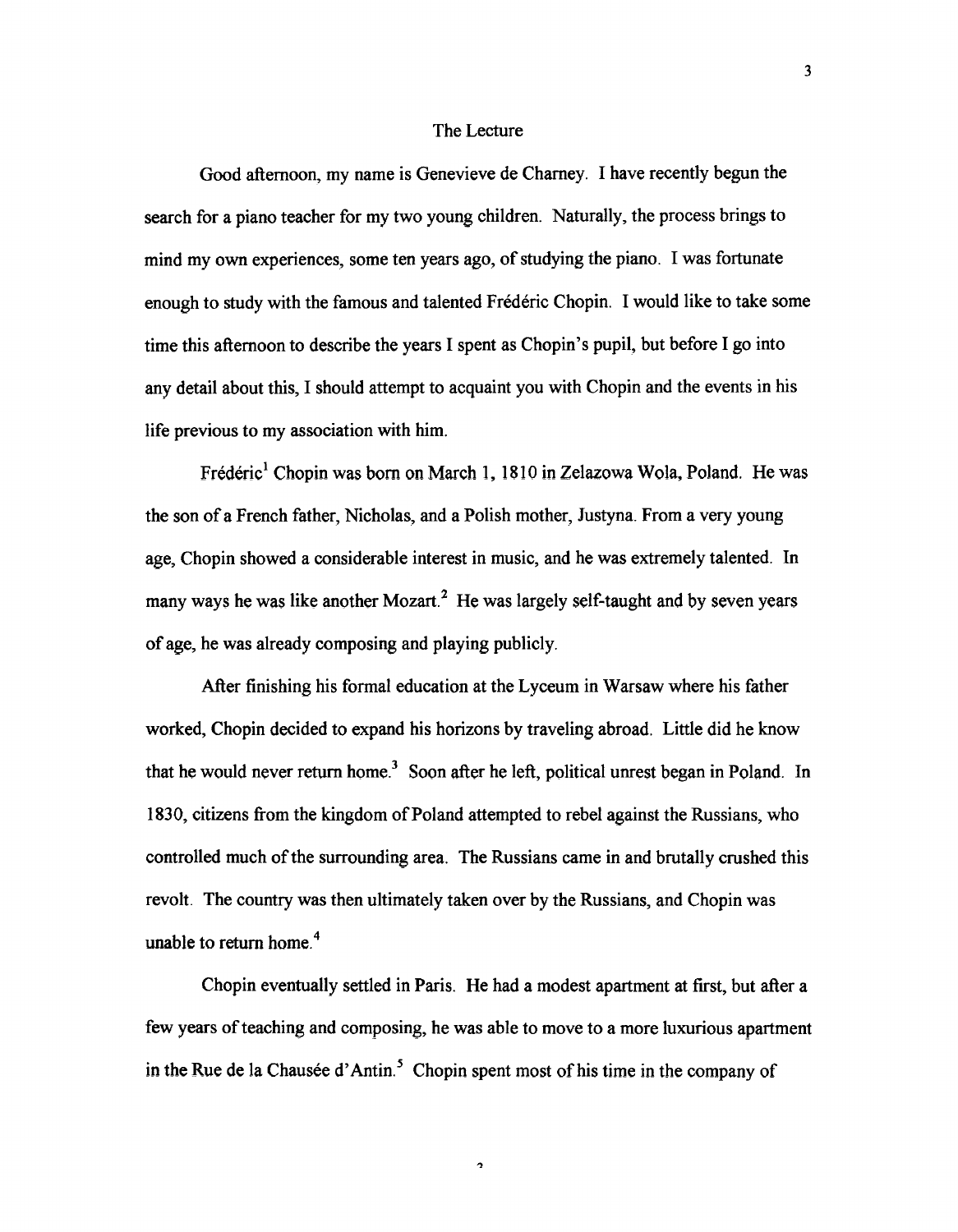fellow musicians and fellow displaced Poles, but he certainly had an affinity for high society, as well, and we were glad to receive him into our homes.<sup>6</sup>

M. Chopin gave his first concert in Paris on February 26, 1832. The extraordinary musician performed only rarely in concerts after this. He did not enjoy public performance in such a large setting. His playing was much more suited to the more intimate setting of the salon, where he gave most of his succeeding public performances. 7

Chopin also spent quite a bit of time composing during his years in Paris. It is significant to note that Chopin never wrote anything that didn't at least contain a piano. Chopin wrote in some standard forms such as the sonata, the variation set, and the piano concerto. More importantly, he elevated other forms such as the polonaise, the mazurka, the nocturne, the etude, and the prelude, making these forms famous. Above all, he took the centuries-old literary form-the ballade-on which he could have made his name alone, and created the quintescential epic work for piano.

It was in the late 1830's that Frederic Chopin met a woman who would have a large impact on his life, the novelist Aurora Dudevant, known as George Sand. His impression of her was not favorable at first.<sup>8</sup> Apparently, he later began to see her in a different light, because by April of 1838 they were romantically involved. It was an unlikely pairing; they were so different from each other.<sup>9</sup> While Chopin was somewhat conservative and interested in public appearances, Mme. Sand was flamboyant in her dress and defiantly independent. She certainly had no qualms about shocking society.<sup>10</sup>

In October of 1838, Chopin went with Mme. Sand along with her children, Maurice and Solange, to the island of Majorca. The couple was not well received by the

*A*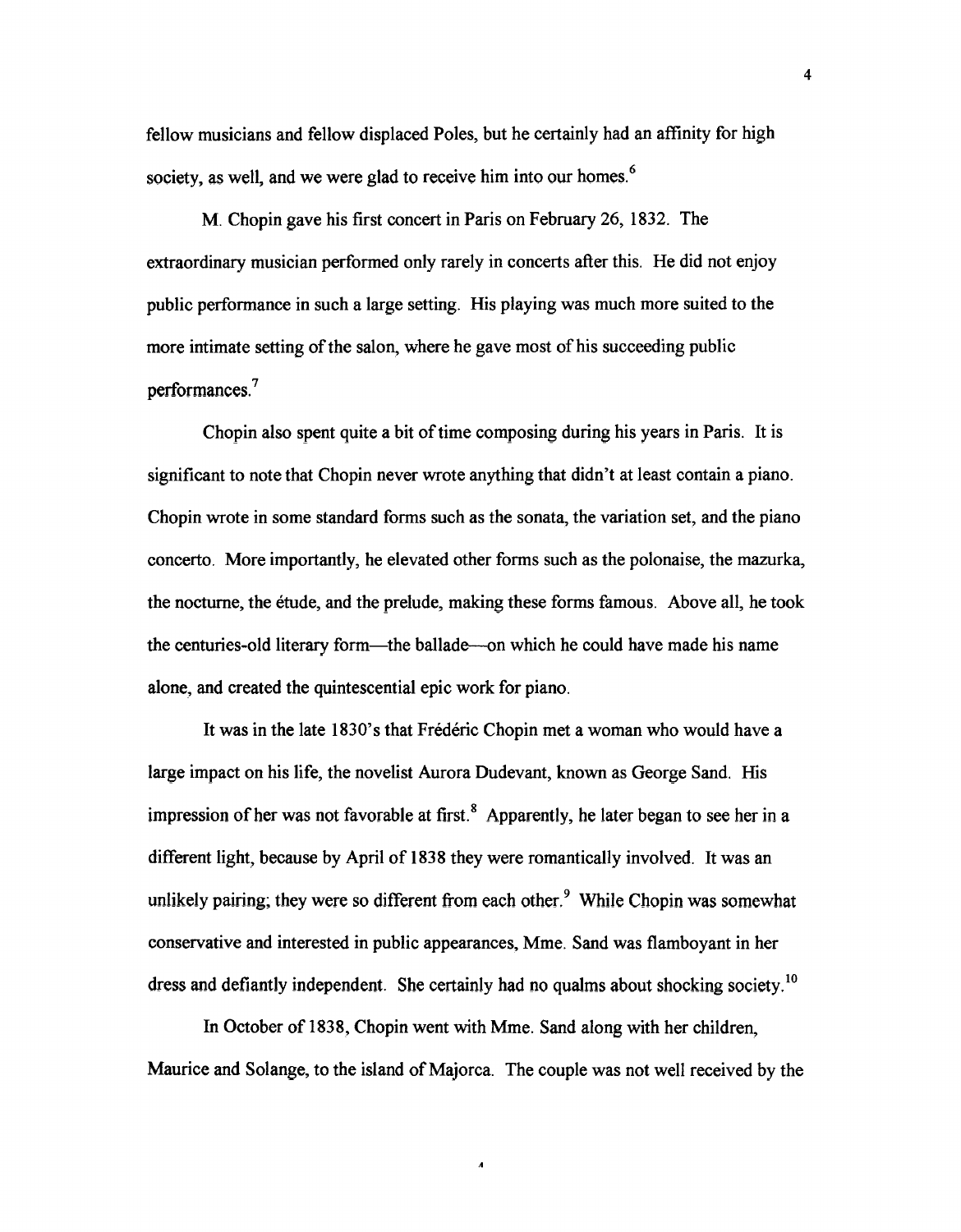island's inhabitants.<sup>11</sup> As a result, the Sands and Chopin were forced to relocate to an abandoned monastery at nearby Valldemosa. It was there that Chopin finished his Preludes, Op. 28, which were to become very important to my musical study later on.<sup>12</sup>

After their return to Paris, Chopin and Sand got apartments near to each other. For the next several years Chopin spent his summers in Paris teaching and his winters with Mme. Sand at her three-story manor house at Nohant. These were uneventful but happy and content years for the composer.<sup>13</sup>

I first met Chopin one warm July evening in 1833. On that particular evening, my father gave one of his soires in our salon. Many of my parents' aristocratic and artistic friends were in attendance and among those was M. Chopin. I was naturally curious about this man; though relatively new to Paris, he had already acquired quite a bit of fame as a pianist. I was only six years of age at the time, so I was not allowed to join the party, but from just outside of my bedroom at the top of the stairs, I could unobtrusively see and hear much of what went on below. Chopin played numerous times during the evening, and I was as spellbound as everyone else present. His performance was breathtaking. It was polished and had great precision, but it was the way that he made the piano sing that really captivated us all. By the time he finished his last note, not a dry eye remained in the salon.

I was very intrigued. It was common knowledge that M. Chopin gave lessons, and from that evening in our salon, I wanted to be one of his students. Becoming such was easier said than done, however, as I was soon to find out. Chopin was much in demand as a teacher and so could afford to be selective.<sup>14</sup> It was two weeks after our evening soirée that my mother and I approached him about lessons. He was very polite,

 $\pmb{\varepsilon}$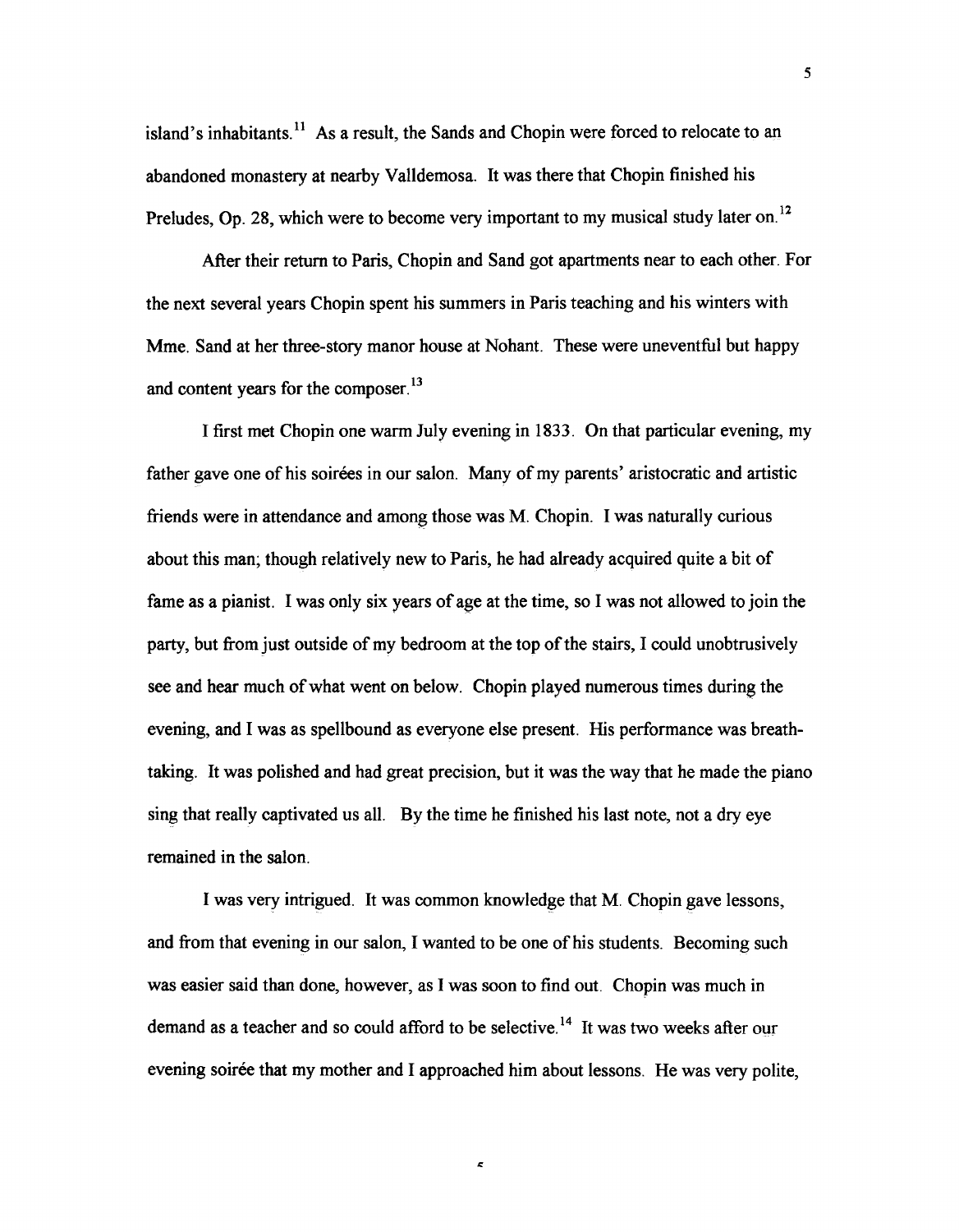as usual; he was always a cultured gentleman in society. Nevertheless, he did turn down my request for lessons, saying I would be better served with another teacher. I was later to learn that Chopin never took on children or beginners.<sup>15</sup> I was naturally disappointed, but undaunted. I took M. Chopin's advice and found someone different to guide my early musical development. I was determined that one day I would return to Chopin's apartment with the same request. Only this time, he would accept me.

It was in the early spring of 1843 that I, now a 16-year-old young lady, decided to approach M. Chopin and once again ask him to take me on as his student. At first, I feared he would turn me down again, but instead he asked me to play something for him. Apparently my previous lessons had paid off, because after I had played, Chopin agreed to take me on as his student.

The next afternoon, I arrived at Chopin's apartment for my first lesson. As was the case with many teachers of the time, Chopin gave each student a forty-five minute lesson every week, although at times lessons could be greatly extended.<sup>16</sup> His fee was exorbitant. It was even greater for those students who insisted he visit them at their homes for their lessons. <sup>17</sup> Chopin gave very definite instructions about practice. We were only to practice on the finest quality pianos, and we were not to exceed three hours of practice in a day. I must confess, practicing too much was never a fault of mine!<sup>18</sup>

Chopin contained all the qualities that a good teacher should. He was patient and encouraging. He had a way of putting his students at ease from the very beginning. Of course, there were times when lessons were decidedly unpleasant. Chopin occasionally got very exasperated when his students were not prepared. 19

 $\epsilon$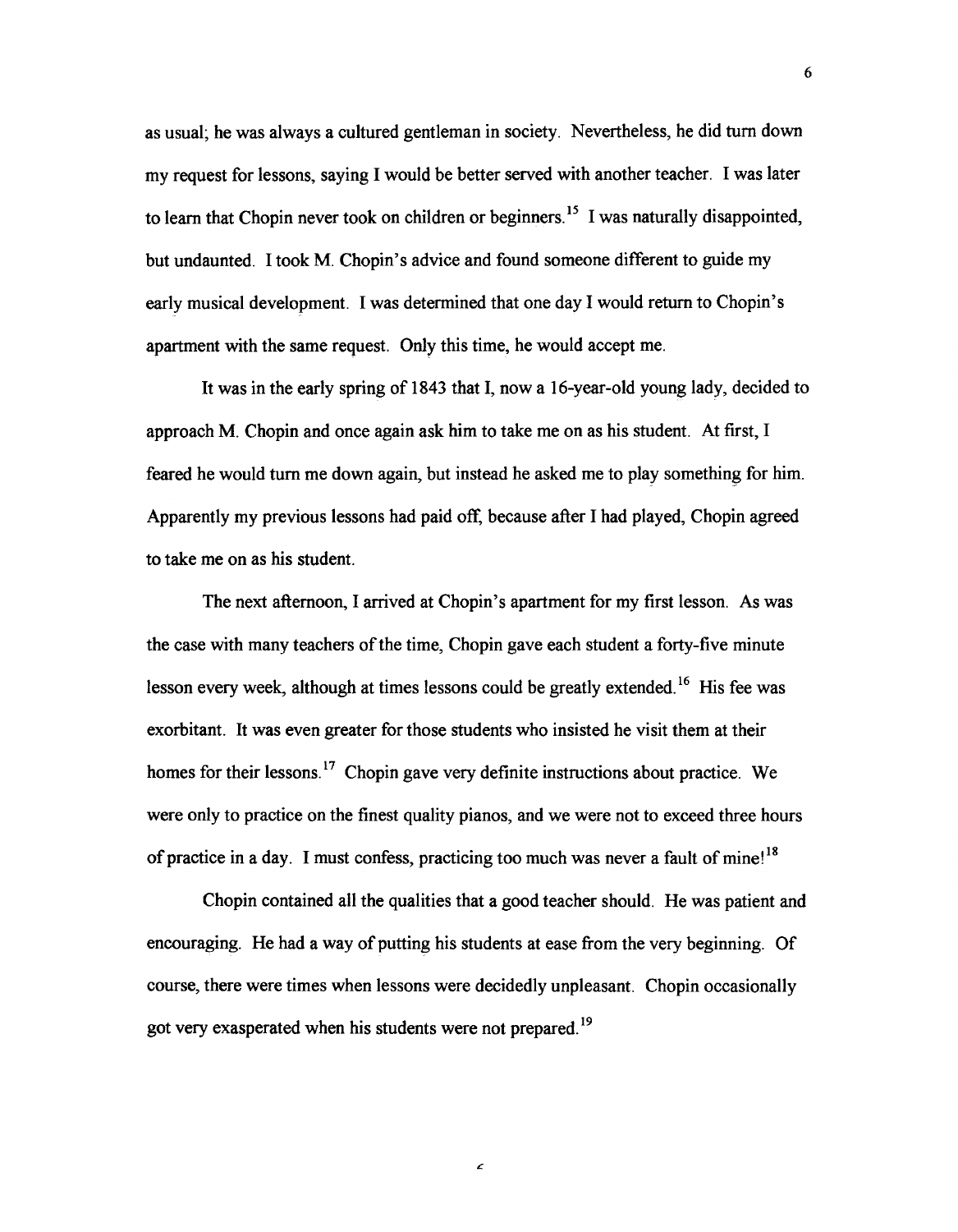There was not a great deal of variety in the repertoire that I played in my years with Chopin. I played a number of his pieces including nocturnes, polonaises, scherzos, and especially preludes. I was never allowed to play his etudes, however. It was only his most advanced students who were allowed to play these, and I never ended up in this category.<sup>20</sup> Beyond his own compositions, I, of course, studied the works of Johann Sebastian Bach. Every one of his students studied Bach.<sup>21</sup> One particular course of study that I undertook was that of the preludes and fugues in Bach's *The Well-Tempered Clavier.* This work contains two books, each containing a prelude and fugue in each of the twenty-four major and minor keys. The works that I learned were all from Book 1. While working on these pieces, I naturally learned quite a bit about the genre of the prelude and its traditional function. Traditionally, the prelude was a short form in a somewhat improvisational manner.<sup>22</sup> Bach's preludes were used to introduce other pieces in the same key. They introduced their accompanying fugues. *The Well-Tempered Clavier* is at least in part a didactic work. It teaches contrapuntal techniques, finger independence, and creating a layered texture out of a single voice. I will now play for you four of Bach's preludes, with one of the fugues, which I learned during my study with Chopin.

[Note: at this point I played the set of Bach preludes before finishing the lecture.] **••••••••••••••••••••••••••••••••••••••••••••••••••••••••••••••••••••••••••••** 

One thing I remember above all else in my lessons was Chopin's insistence on getting a beautiful tone. He did not like heaviness in playing, and he also didn't like showy displays of virtuosity.<sup>23</sup> He was constantly asking me to relax and just play the

ó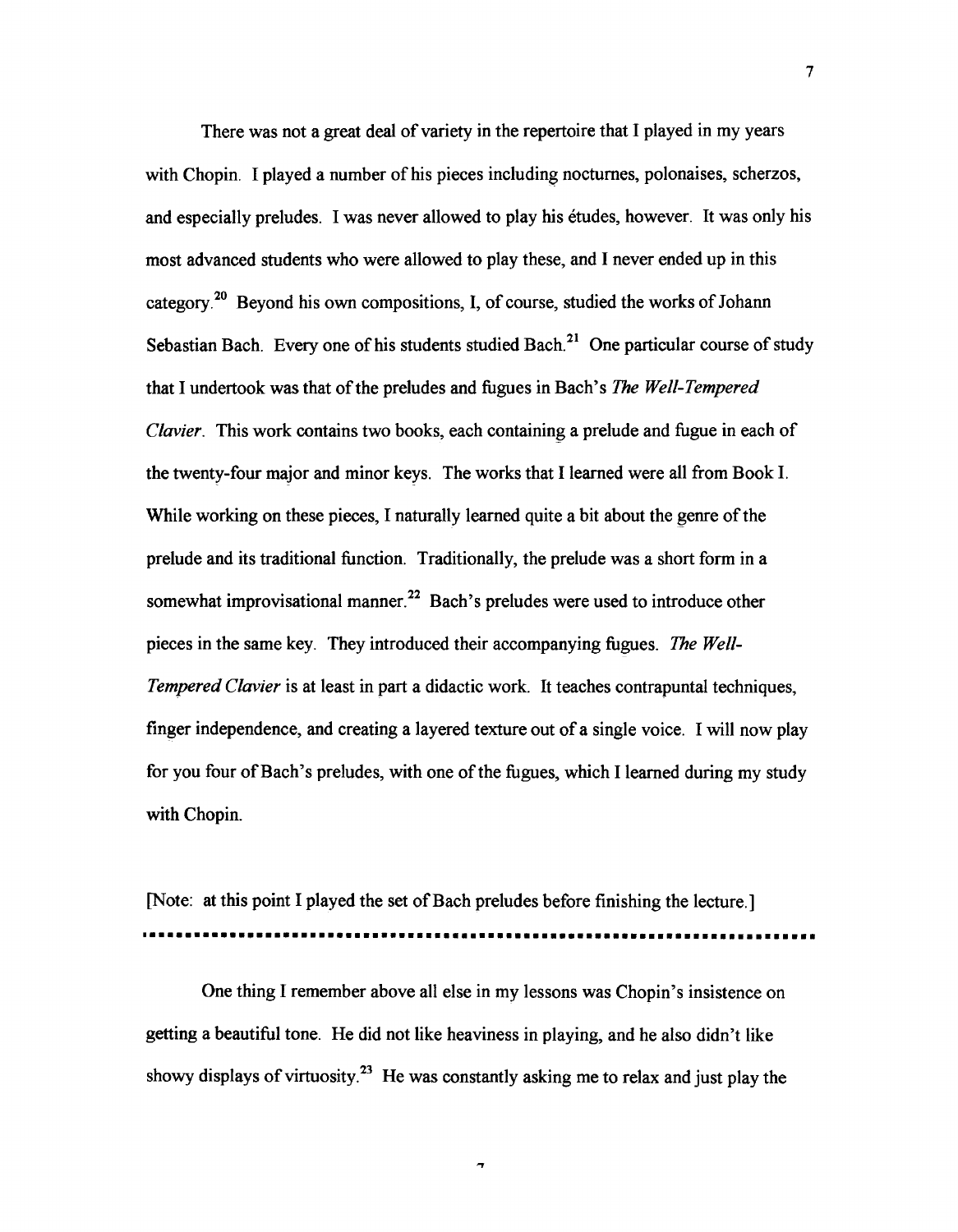music. More than once he told me "*il faut chanter avec les doigts*," or "it is necessary to sing with the fingers." In fact, according to Chopin, singing was one of the most important methods of producing music. He felt that instrumentalists should model their training on that of the voice. He loved Italian opera and the *bel canto* style of singing, and he was constantly suggesting that his students attend the opera regularly.<sup>24</sup>

Chopin's teaching was in many ways different from that of any other teacher I had heard of. For one thing, while most teachers taught their students to treat their fingers as if they were all the same, Chopin taught us to let each finger have its own characteristic and independence.<sup>25</sup>

The first few lessons with Chopin were very tedious. Long hours were spent merely working on getting the appropriate touch. He told me that I should let my fingers sink into the keys until they seem to reach the depths of the keyboard. We worked for what felt like hours on different attacks of the same key.<sup>26</sup>

After I had reasonably mastered the concept of a light, even touch, we moved on to technical exercise. Chopin had a novel approach to these. Unlike some teachers, Chopin believed that technical exercise was much more than an ends unto itself; it was a way of freeing the hand to learn to play more beautifully. Chopin was constantly admonishing me to concentrate as I was working through technical exercises.<sup>27</sup> Also, Chopin assigned various and assundry pieces for this purpose, my favorite of which being one of his own nocturnes.<sup>28</sup> Chopin also insisted that I spend quite some time every day playing scales and arpeggios. These were to be played with rhythmic regularity and evenness of touch.<sup>29</sup>

o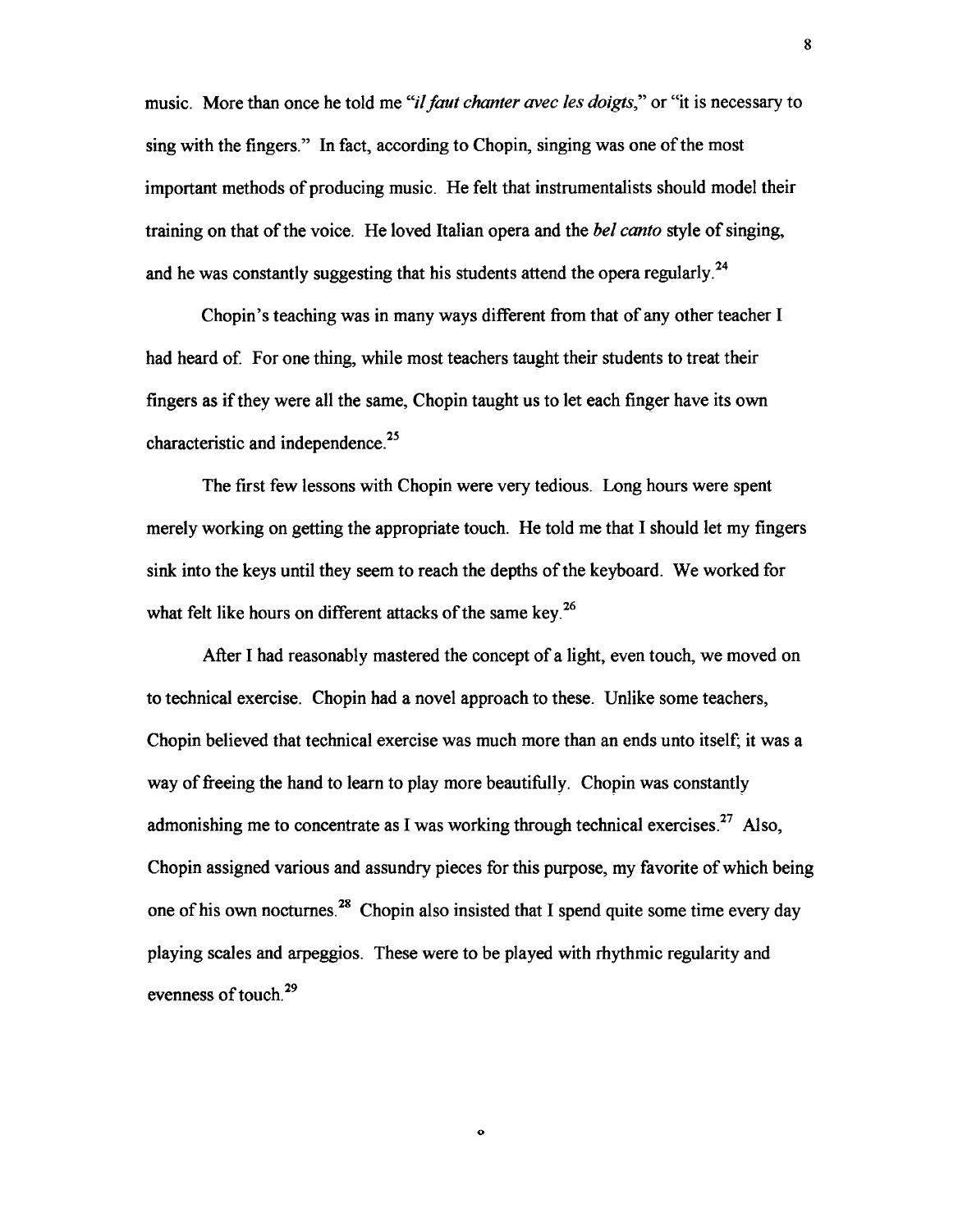Aside from the Bach preludes, which I've already talked about, I studied Chopin's own Preludes, Op. 28 in the most depth. In fact, it seems that Chopin was very much influenced by *The We/l-Tempered Clavier* when he wrote his Preludes. He even brought Bach's work with him to Majorca where he finished his own set. The first point of comparison between the preludes of Bach and of Chopin is their tonal organization. Each set contains a prelude in each of the major and minor keys, but the two sets are ordered slightly differently. Bach's preludes and fugues are arranged in pairs of major and parallel minor keys, which ascend chromatically  $(C \ c, C \# \ c \#, etc)$ . Chopin, by contrast, pairs major key and relative minor, then moves around the circle of fifths (C a, G e, etc.).

While Chopin certainly was motivated by Bach's choice of ordering to come up with his own, he did in fact change the function of the prelude. Chopin's Preludes were not introductions to anything. They were merely miniature pieces complete in themselves. Each Prelude contains its own mood and flavor. I played two short groupings of the Preludes. I ordered these sets in a way that I find very effective due to their wide range of moods and tempos.

The first thing Chopin had me do when beginning a piece of music was to analyze its formal structure but also to analyze the mood of the piece. While ensuring my understanding of the formal/technical aspects of the music I studied, he placed equal importance on my perception of the affective implications, encouraging my development of images and extra-musical analogies.<sup>30</sup> I must admit. I found it much easier to develop those analogies than to do the more technical analysis.

 $\alpha$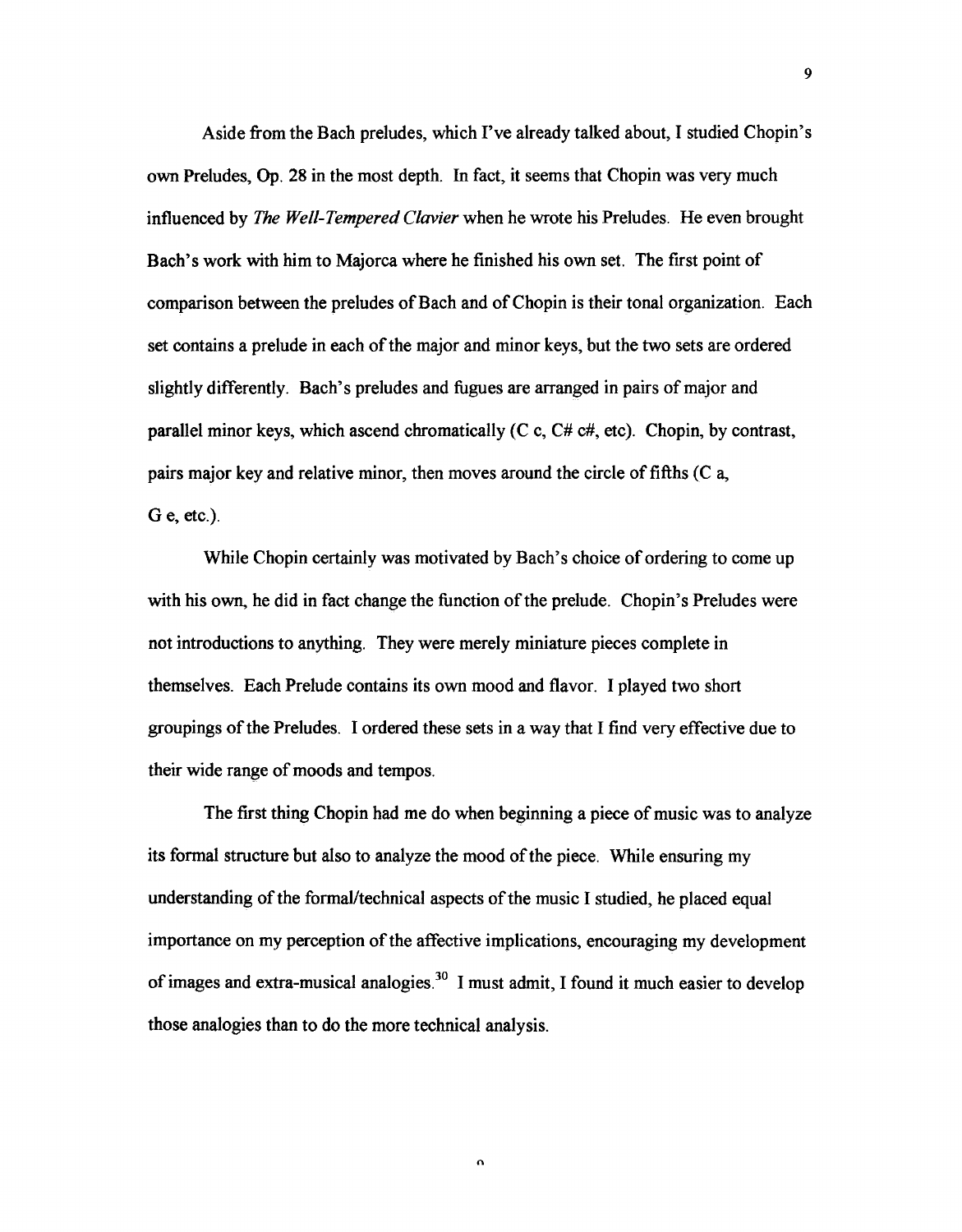My choice to open the first set is Prelude No. 1 in C Major. Marked *agitato,* this Prelude reminded me of the ebbing and flowing of waves on the ocean. Chopin accomplished this *agitato* by staggering the entrances of the two hands. He also put the melodic notes in unusual places—the second big beat of each measure.

After this agitation comes Prelude No.  $3$  in G Major. When playing this prelude, I visualized the busy tranquility of a babbling brook on a beautiful spring morning. Not only could I hear the constant motion of the brook in the left hand, but I also heard the chirping of the birds in the right hand melody. The surface activity in this Prelude brings the first Prelude to mind in a way, but the sense of agitation and urgency is completely absent.<sup>31</sup> Harmonically, the piece is rather simple with only minor exceptions.<sup>32</sup> This contributes to the feeling of ease and simplicity.

After G Major came Prelude No.4 in E Minor. This Prelude seemed to me to represent regret. It seems to be a regret over a missed opportunity sometime in the past. This Prelude is certainly not harmonically simple. In fact, it is very difficult to analyze because the chords don't seem to change as much as to just melt one into another, always sliding downward, adding to the feeling of regret.

After regret comes peaceful simplicity with the Prelude No. 7 in A Major. The image this prelude gave me was that of someone daydreaming. It is short and sweet and largely unruffled. Nearly everything about this Prelude is simple. The phrases, form, and harmony are very regular. It is this regularity that makes the one unexpected chord near the end, a secondary dominant on the second scale degree, effective.<sup>33</sup> Soon we are back on track though, and the piece ends on a dominant-tonic progression.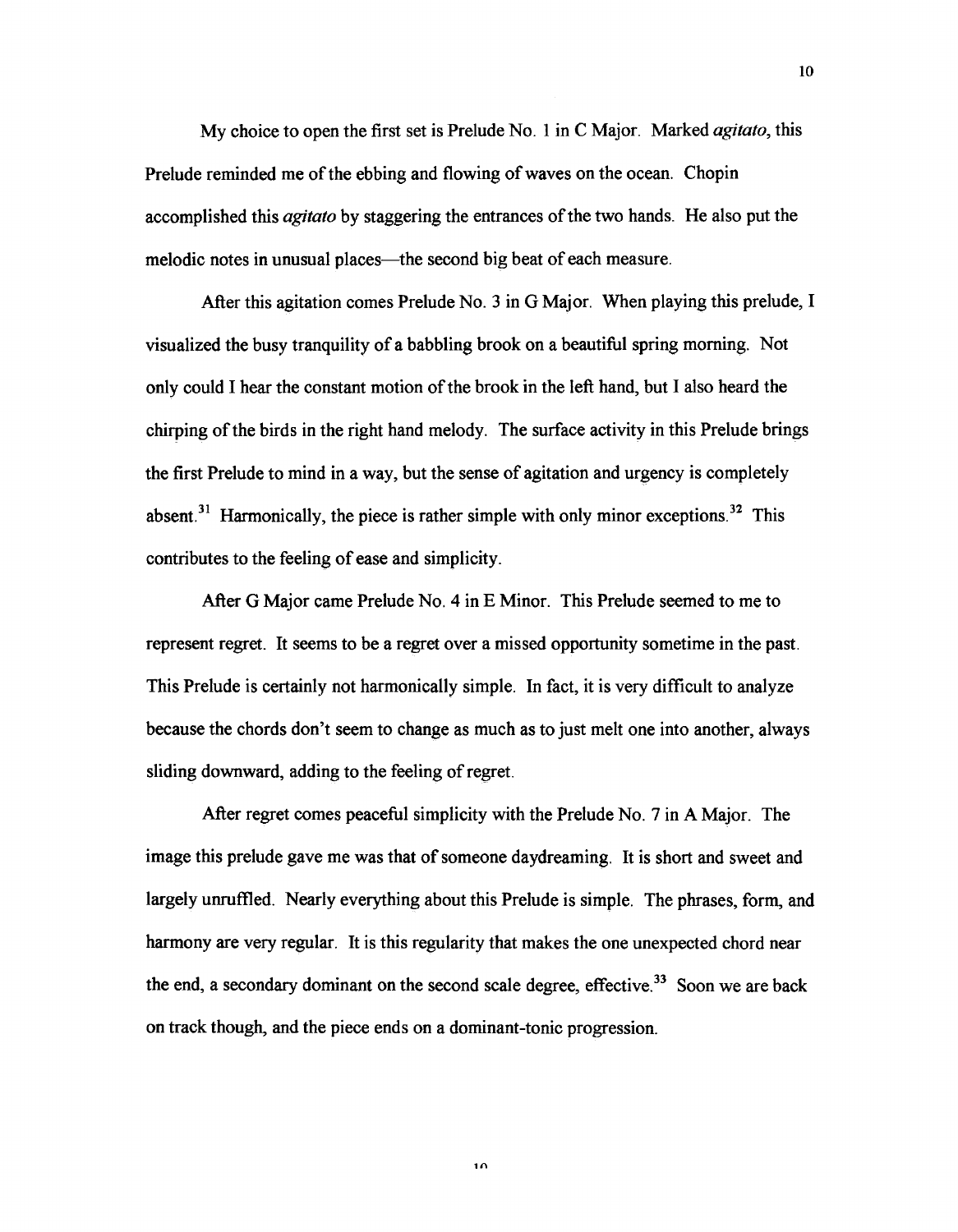The conclusion to the first set is Prelude No. 10 in C-sharp Minor. With its several brief polonaise-like measures, this Prelude is almost like the composer's dream or memory of his homeland. Harmonically, this piece is also reasonably simple. The ornamental cascade of notes in the first two measures of each group contribute to the feeling of reminiscence in this Prelude.<sup>34</sup> A surprise comes at the very end. The final polonaise section is interrupted by a lone A, accented and in octaves. It is as if the composer has suddenly gotten a warning or premonition of something to come, but rather than heeding this warning, he ignores it and moves on with his life.

I began my second set of Chopin preludes peacefully. Prelude No. 11 in B Major, is bright and cheerful. When I started work on this Prelude, I got the mental picture of a butterfly lazily flying on a sunny summer day. The near constant eighth-note motion in this Prelude reminds me of fluttering butterfly wings. The most note-worthy feature of this Prelude, in my opinion, is its texture. While only two lines are ultimately playing at the same time, a third line seems to emerge and create a melody.

After the beautiful sunny day, inevitably comes the thunderstorm. Because of the constant, gentle patter of the A-flat, Prelude No. 15 in D-flat Major is referred to as the "raindrop. $135$  Chopin, of course, did not instigate this name himself; he never used programmatic titles. The first section is the rather benign beginning of the storm. The rain has started, but it is only falling gently to the ground. When the piece suddenly changes to minor, the tone becomes much more ominous.<sup>36</sup> It is as if the thunder and lightning have rolled in. As the piece begins to move back to D-flat major, the tension is slowly relieved until the opening melody ushers back in the benign rainstorm.

1 1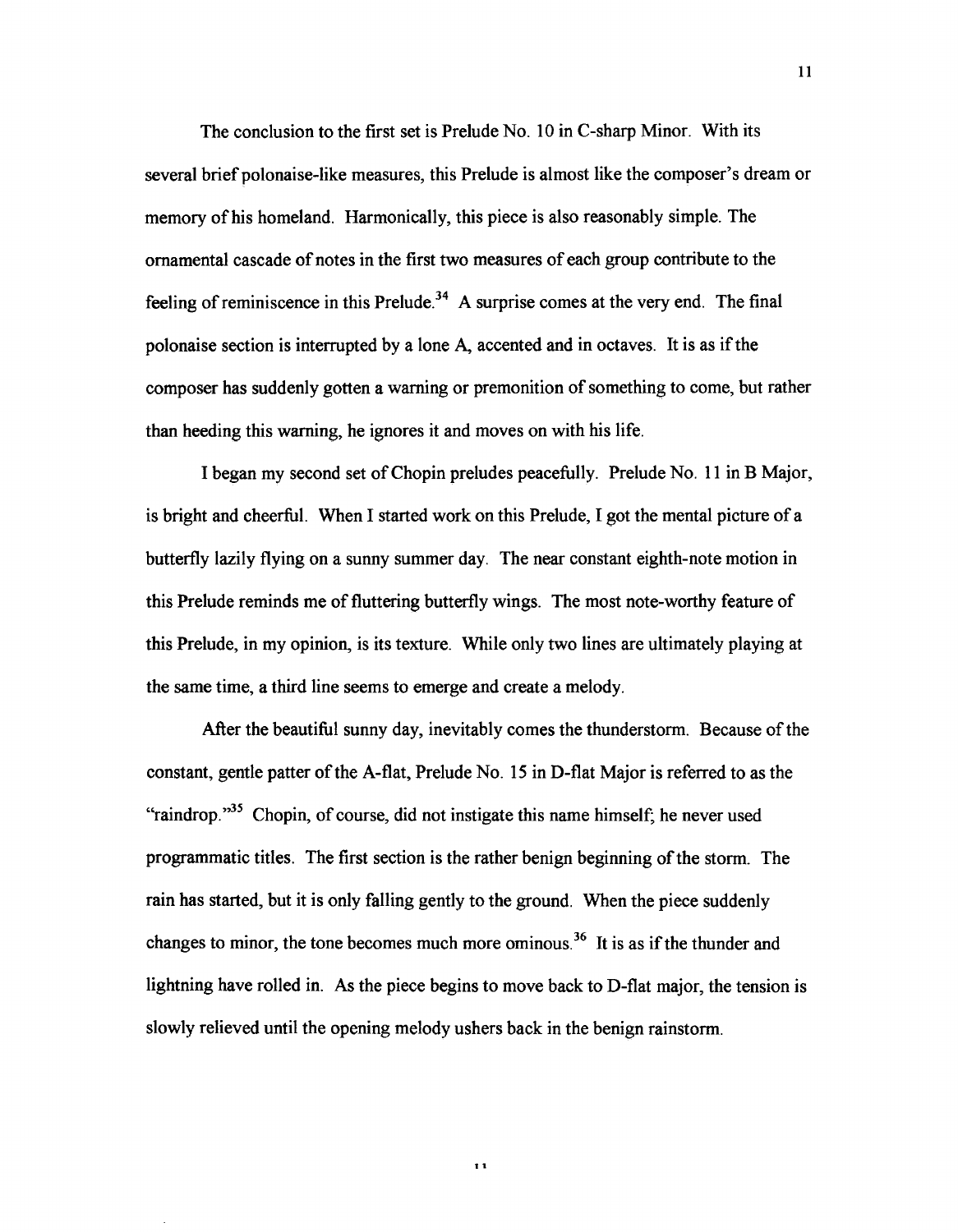We move from a thunderstorm to a funeral procession in Prelude No. 20 in C Minor. This Prelude contains, in essence, two phrases. The first consists of a somber, lugubrious harmonic progression. This phrase, with its thick chords, loud dynamic levels, and constantly descending bass line, exudes the feeling of epic tragedy. The second phrase, which is repeated, changes mood slightly. A feeling of sadness still exists, but it is accompanied by resignation and quiet mourning.<sup>37</sup> This is accomplished by a much softer dynamic level and thinner, more open chords.

The gloom of the C Minor Prelude is readily dispelled by the next Prelude, No. 23 in F Major. This Prelude painted for me a portrait of a perfect, sunny spring day. While a filmy, arpeggio accompaniment is played in the right hand; the left hand plays a melody full of trills, grace notes, and moving eighth and sixteenth notes. This pattern is repeated several times. A feeling of unrest and inquietude ensues in the final measure as an E-flat creeps into what would otherwise be a simple F chord. It is as if we realize that some indefinable element is slightly out of place. This is a foreshadowing of the prelude to come.

The final prelude that I played is also the final in the set. The Prelude No. 24 in D Minor clearly exudes a feeling of despair and desperation. The constantly repeating accompaniment pattern that is established in the very first measure is inexorable. It is relentless and the suffering of the person being described is never allowed to abate completely. The ever-present ornamental and fioratura passages in the right hand never seem to quite line up with the thundering accompaniment. This only lends an air of desperation. Finally, the motion ceases at the end with the knell of a funeral bell. Yet, somehow at the end of the prelude, I am left with a feeling of hope.<sup>38</sup>

 $\mathbf{1}\Omega$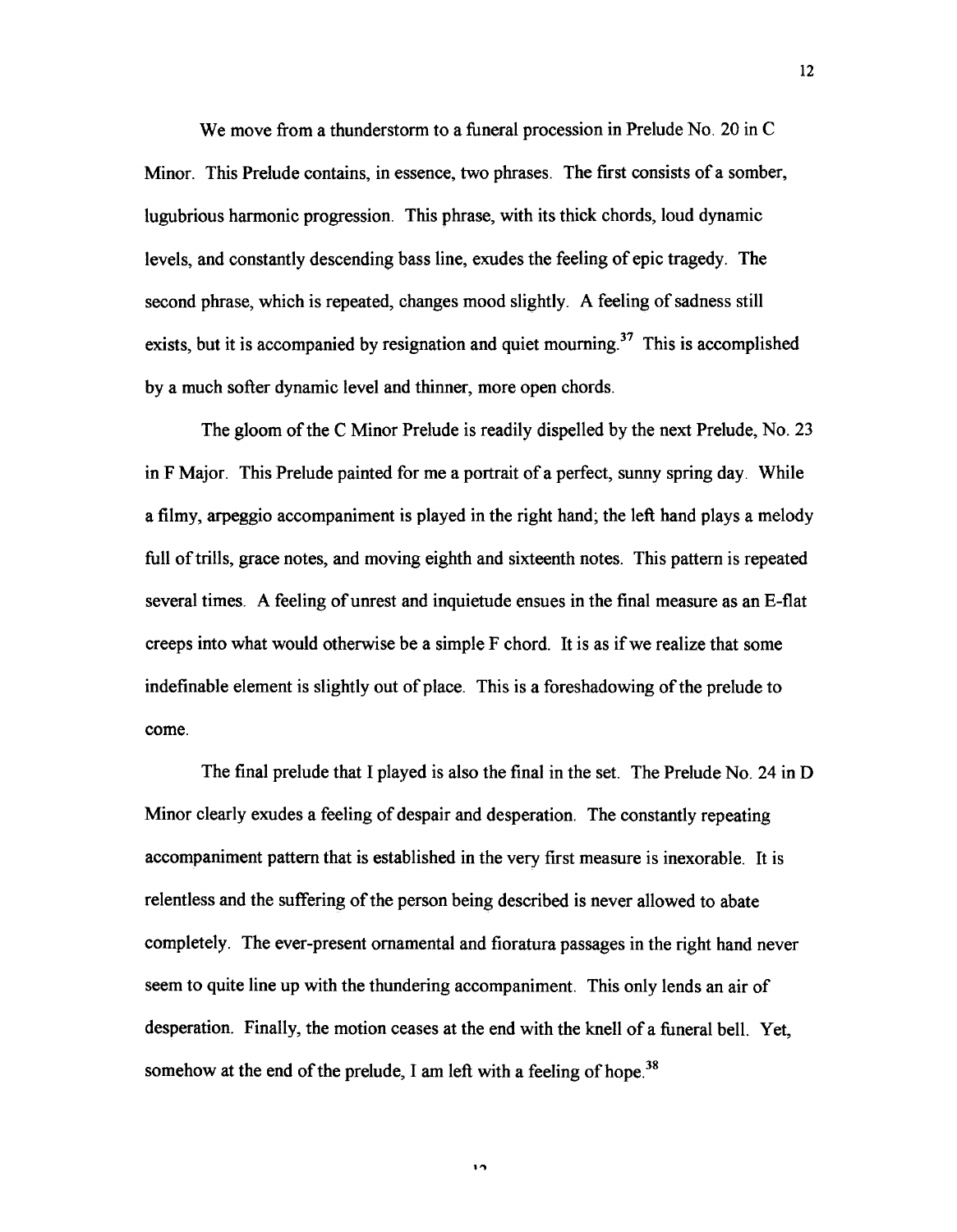I studied with Chopin for three years. Somehow, I think I learned more about music and about playing the piano in those three summers than I had learned in all my previous years of study. After my lessons ended, I continued to follow Chopin's life, short though it was to be. In 1847, the romance between Chopin and George Sand came to an end after nine years. The break seemed to be brought about as a result of family problems involving Sand's daughter, Solange, and her husband rather than through any direct argument between Chopin and Sand.<sup>39</sup> In April of 1848, Chopin went to London where he gave a number of concerts. After several months away, Chopin returned to Paris where his health failed miserably. In June, Chopin's sister, Ludwika arrived and she was with Chopin throughout his last days.<sup>40</sup> Frédéric Chopin died of tuberculosis on October 17, 1849.<sup>41</sup> When Chopin died, the world lost a wonderful and talented musician, but his music and his influence will remain for years to come.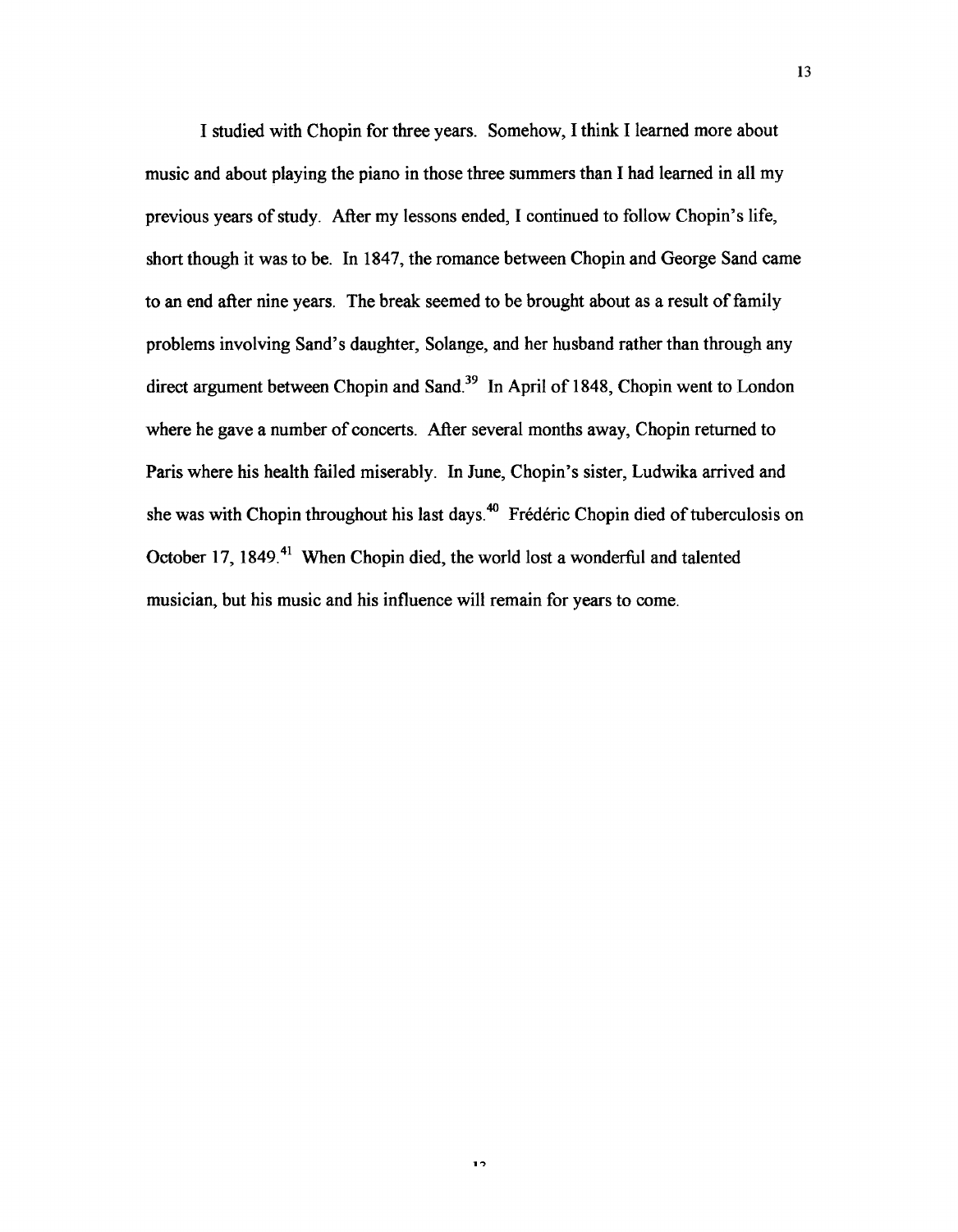### Conclusion

I perfonned my lecture/recital on Saturday, February 16 at 5:30 p.m. I had approximately twenty people in attendance. I believe that the perfonnance went rather well. Of course there were some small measures and sections in the music that I would have liked to have played a little better or at least differently than I did, but no performance can ever be perfect. I think that the lecture portion went well also. I think that I engaged with my audience and spoke with assurance and at least some animation.

After the performance, I began to think about the ways that I could use the knowledge that I gleaned through the development of this project. To my delight I was able to think of a number of such ways. First, I found that Chopin gave some very sound and interesting advice about how to teach piano, which I certainly plan to do in the future. Many of his methods could be used very easily today. In particular I was struck by his ideas about producing a beautiful sound and by his thoughts on the subject of performing technical exercises. Chopin asserted that students should not merely repeat technical exercises while in essence disengaging the brain from what is going on. He said that the pupil should be acutely attentive to each exercise. He or she should remain mentally involved to ingrain each new technique into the brain as well as into the fingers. This assertion seems to me to be merely common sense. After all, one does not learn technical skills just for the sake of learning them; one strives, through them, to facilitate the playing mechanism to serve the music. Despite this, more often than not, teachers still assign technical drills for their students to simply repeat mindlessly. I believe Chopin's method to be much more useful to the students, and I will use it.

1 A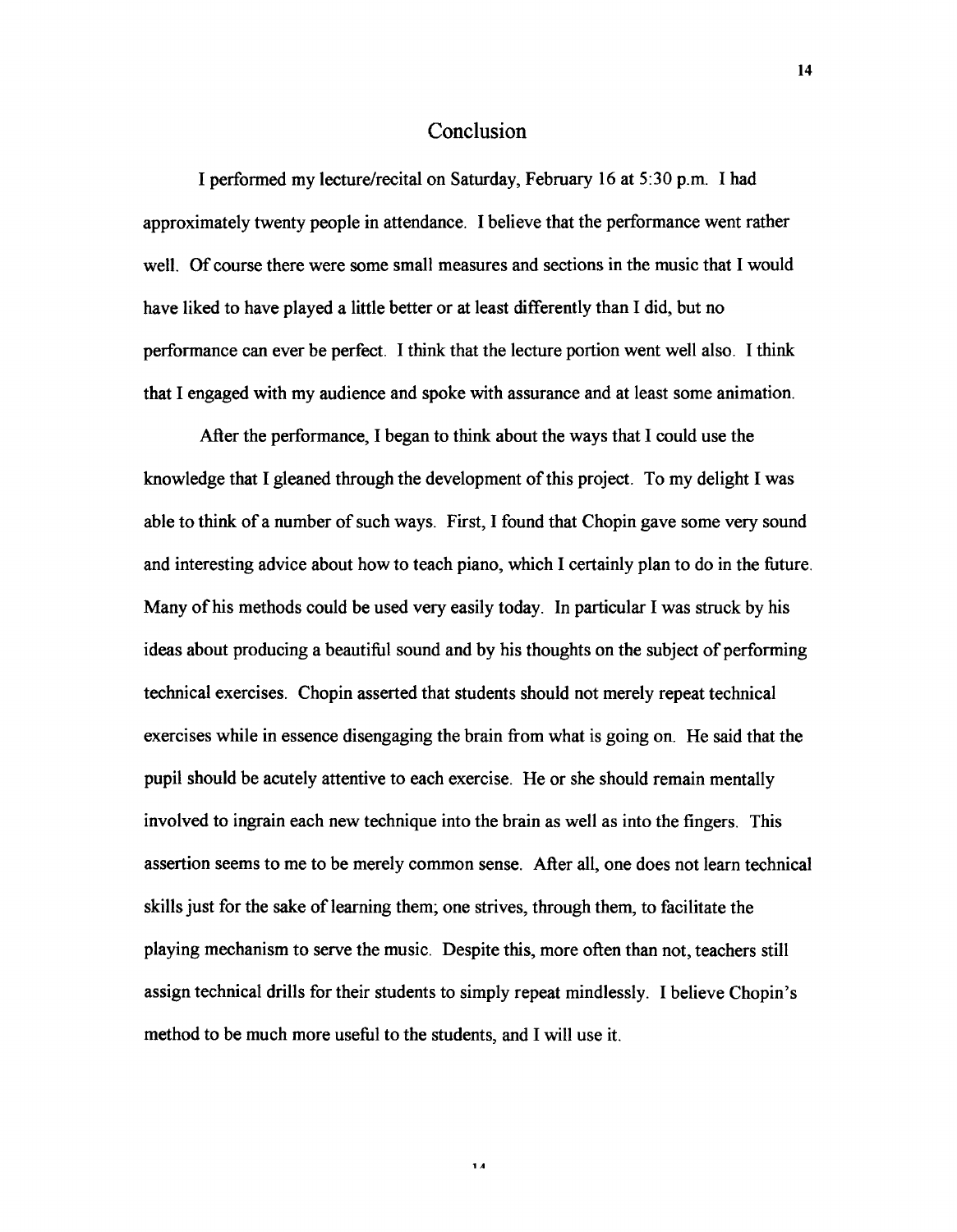In addition, I think this lecture/recital could easily find a place in my curriculum when I am teaching in the schools. I hope to teach at the middle school level, so I will discuss ways that this project can be used and adapted for this level. I will be certified to teach either general music or choir. I believe this project, while not inappropriate in a choral class, is most useful in the general music classroom. Whatever area I might teach, I believe that I will have to make a few modifications to my lecture/recital before it will be acceptable for use in the middle school classroom. First of all, it would need to be shortened slightly. The majority of middle school class periods last approximately fifty minutes, and my project lasts approximately sixty. I would rather not cany the presentation over to a second day if at all possible. Second, while the content is not too complicated or sophisticated for a middle school class, I believe that it is presented in a way that would quickly lose my students' attention and interest. I think that I could engage my students more if I were to add visual aids to my presentation. I could, for example show pictures of the people and places that I mention in the lecture. I could create visual listening maps for my students to follow while I am playing the pieces. I also think that it would behoove me to change the order of events somewhat. I think I would be more likely to maintain my students' interest ifI were to play each Prelude directly after I had spoken about it rather than speaking about the whole set and then playing them. Finally, I think that it is important to keep the students as actively involved in their learning as possible. For this reason, I might find a way to involve them in my lecture. I might, perhaps, ask guided questions about various parts of the lecture as I come to them. I would use these questions to attempt to make this topic as real and relevant to the students as possible. For example, when discussing biographical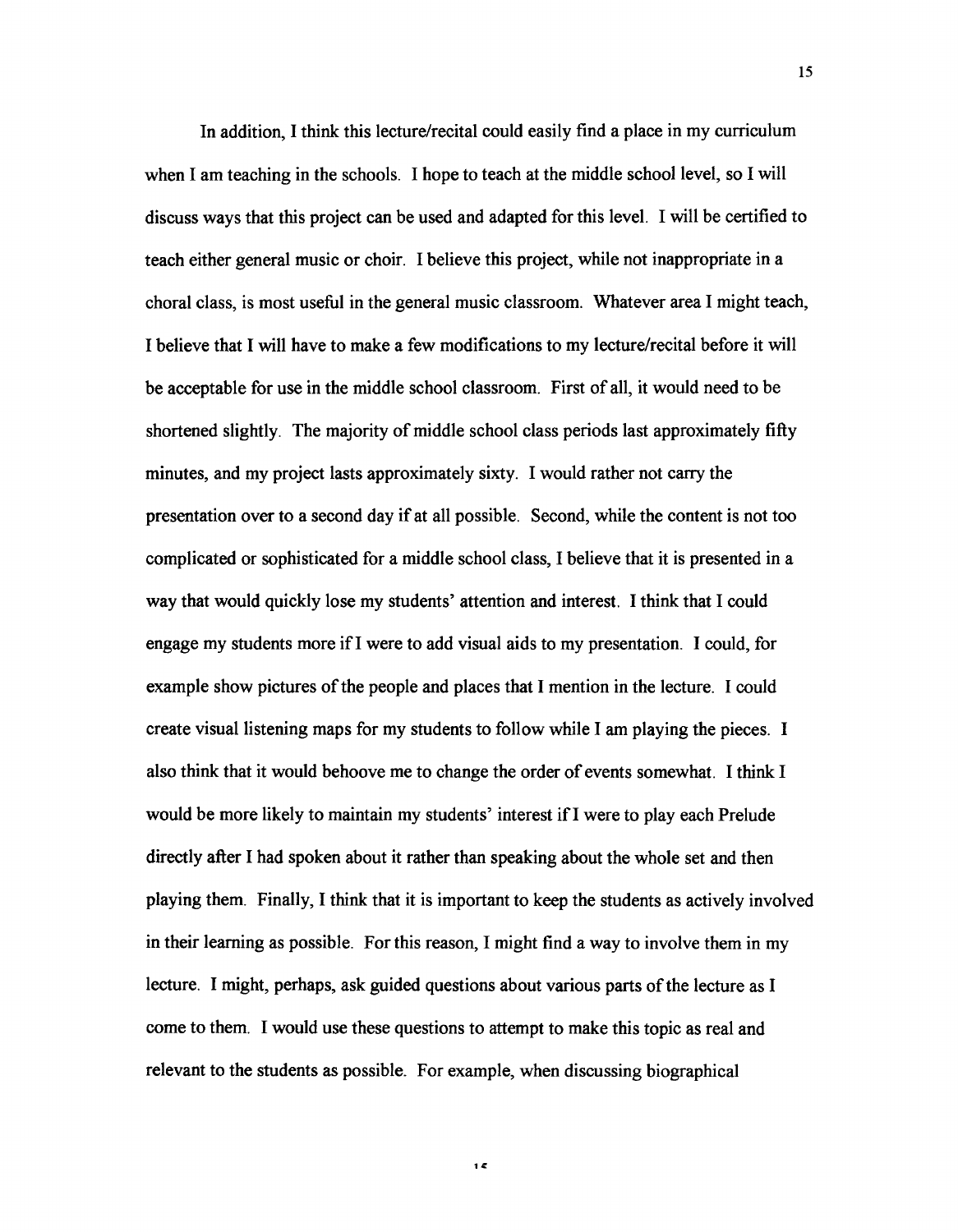information about Chopin, I could ask the students what was going on in our own country during that time period. Also, when mentioning the political upheaval in Poland, I could try to get my students to relate those events to events occurring today. When discussing teaching strategies that Chopin used, I could ask the students how those strategies were the same or different from strategies their former music teachers have used. The list of possible correlations goes on and on. I believe a modified version of this lecture/recital would make my middle school students understand and appreciate Chopin, the prelude, the piano, and the Romantic period much more completely than would a textbook section alone.

In conclusion, I am glad that I decided to give a lecture/recital and that I had this experience. After having developed and performed this lecture/recital, I got a definite feeling of accomplishment. In addition, I learned quite a bit about a composer whose music I have always enjoyed. Finally, I have created a project that will be useful to me in the future when I am teaching. I feel that I have grown quite a bit as both a teacher and as a musician as a result of the work that I have done to produce this honors project.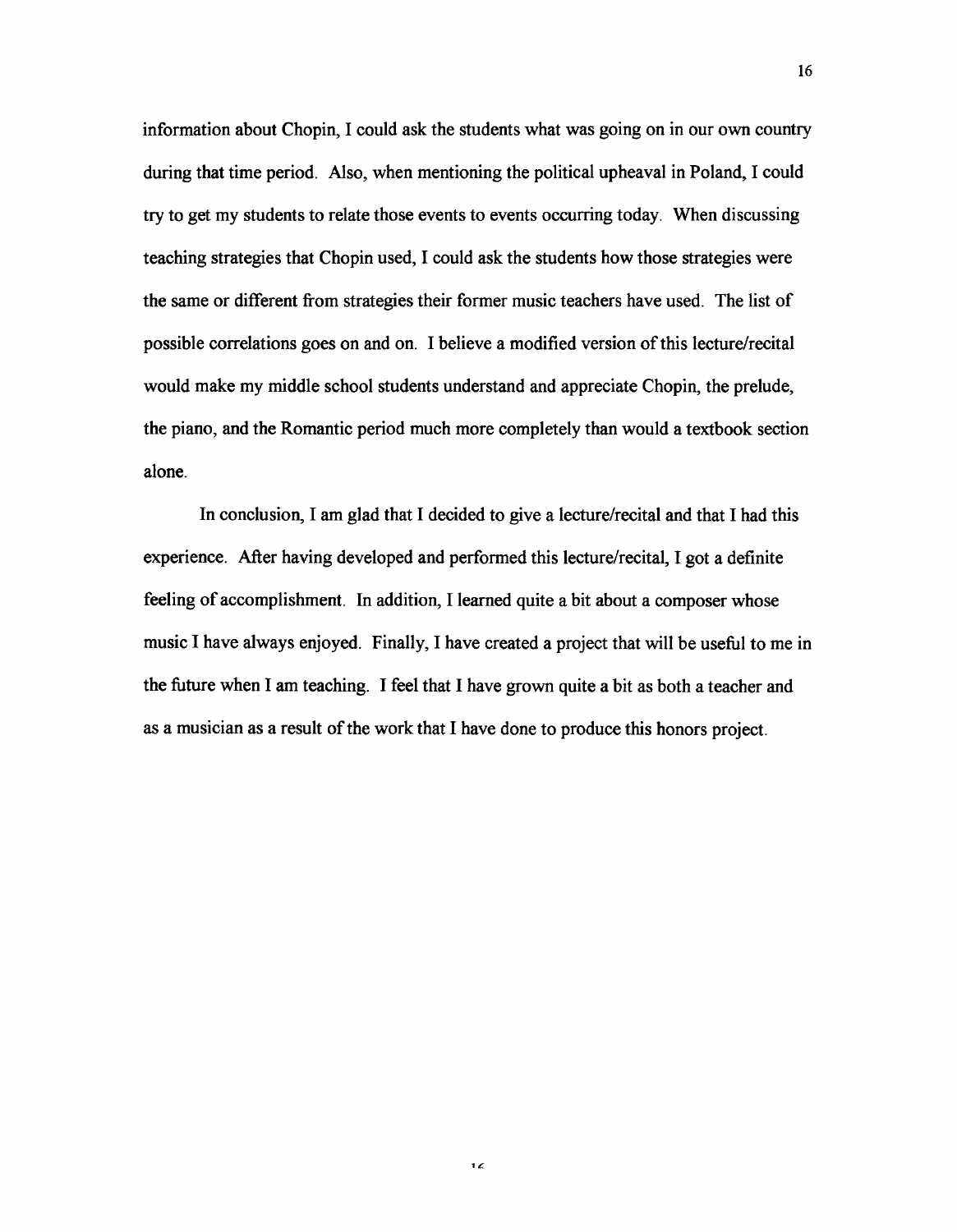### **Notes**

- 1. Chopin's first name was spelled "Fryderyc" during his early years in Poland. He changed it to the French spelling when he came to Paris. For the sake of simplicity in the lecture, I only used the French spelling and pronunciation.
- 2. Samson, Jim. Chopin. Page 14 (Here after referred to as Samson-Chopin.).
- 3. Samson-Chopin, p. 26.
- 4. Samson-Chopin, p. 73.
- 5. Samson, Jim. The Music of Chopin. Page 18 (Here after referred to as Samson-Music.).
- 6. Samson-Chopin, p. 23.
- 7. Samson—Chopin, p. 127
- 8. Samson-Chopin, p. 137
- 9. Samson-Chopin, p. 138.
- 10. Szulk, Tad. Chopin in Paris: The Life and Times of the Romantic Composer. Page 146.
- 11. Samson-Music, p. 20.
- 12. Samson-Chopin, p. 142-143.
- 13. Samson-Chopin, p. 197.
- 14. Holland, Jean. Chopin's Teaching and His Students. Page, 201.
- 15. Eigledinger, Jean-Jacques. Chopin: Pianist and Teacher as Seen by His Pupils. Page 9.
- 16. Holland, p. 203.
- 17. Holland, pp. 204 and 206.
- 18. Holland, p. 215.
- 19. Holland, p. 213.
- 20. Holland, p. 220.
- 21. Rosen, Charles. The Romantic Generation. Page 285.
- 22. Kirby, F.E. A Short History of Keyboard Music. Page 37-38.
- 23. Samson-Music, p. 16.
- 24. Eigledinger, p. 15.
- 25. Eigledinger, p. 33.
- 26. Eigledinger, pp 31-32.
- 27. Holland, p. 224.
- 28. Holland, p. 218.
- 29. Eigledinger, p. 24.
- 30. Eigledinger, p. 59.
- 31. Kresky, Jeffrey. A Reader's Guide to the Chopin Preludes. Page. 15.
- 32. Kresky, p.16.
- 33. Kresky, p. 37.
- 34. Kresky, p. 53.
- 35. Kresky, p. 77.
- 36. Kresky, p. 78.
- 37. Kresky, p. 105.
- 38. There is not a feeling of hope embedded in the actual music. The feeling of despair lasts until the final notes of the piece. While playing this prelude, however, I couldn't help but ask myself "what happens next?". I believe that at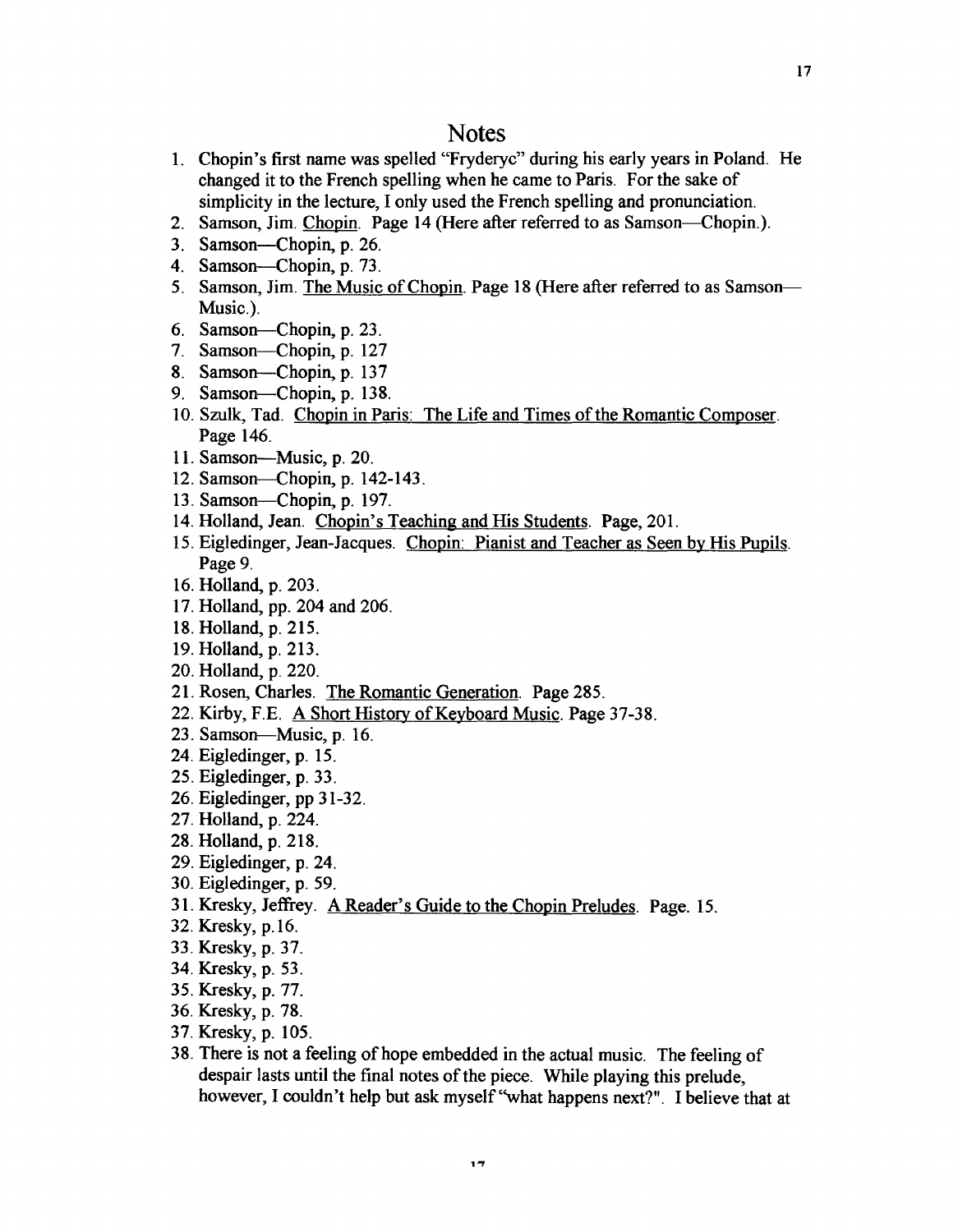the end of the prelude, the person has emotionally hit rock bottom. At that point, (s)he is at a crossroads. Either (s)he can give up the fight and remain in despair, or (s)he can move forward and begin to improve emotionally. I, and by extension, Genevieve, choose to take the optimistic view and see hope for the future.

- 39. Samson-Chopin, p. 206.
- 40. Samson-Chopin, p. 259.
- 41. Samson-Chopin, p. 260.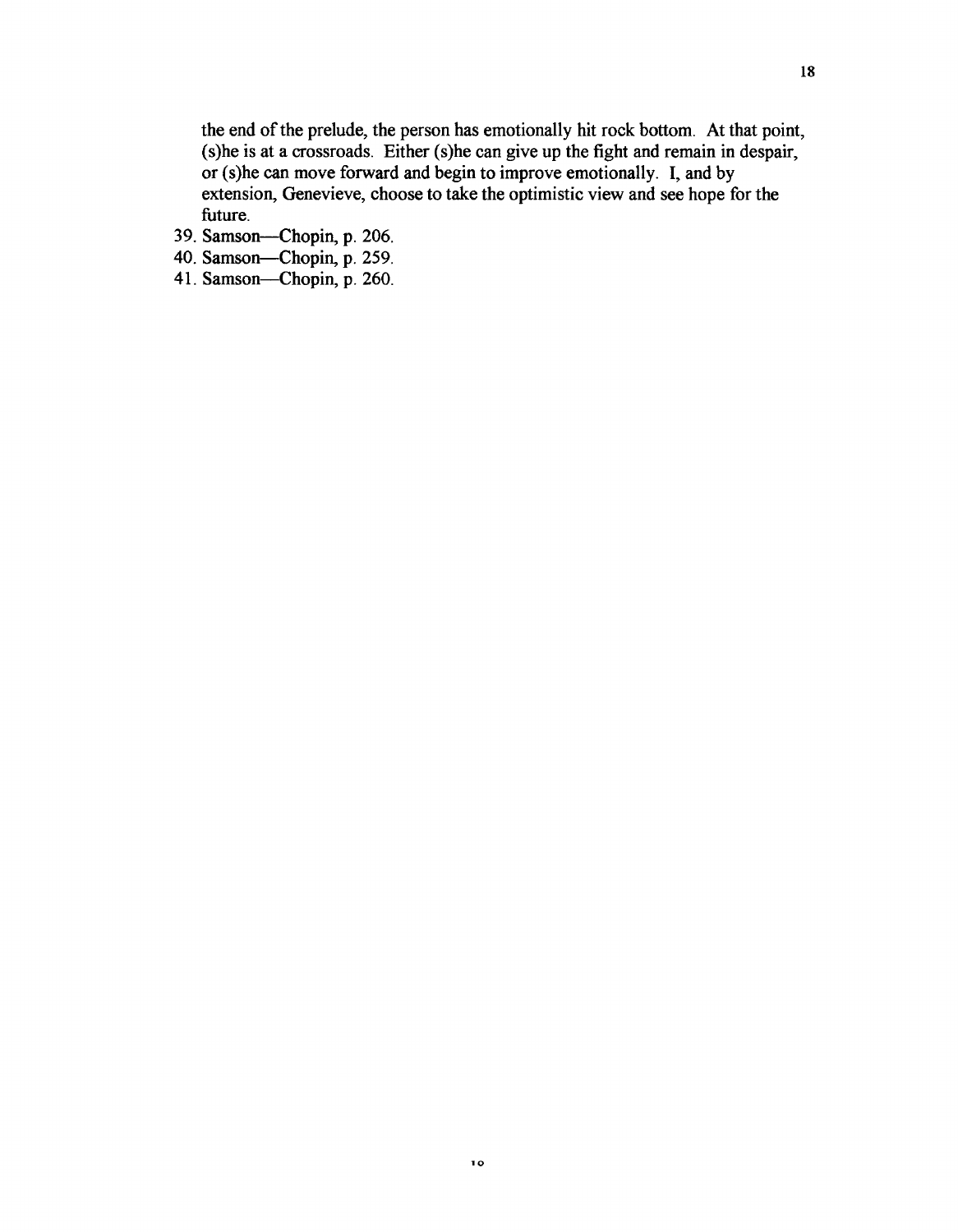### **Bibliography**

Apel, Willi. Masters of the Keyboard. Cambridge, MA: Harvard University Press, 1947.

- Eigledinger, Jean-Jacques. Chopin: Pianist and Teacher as Seen by His Pupils. London, England: Cambridge University Press, 1986.
- Holland, Jean. Chopin's Teaching and His Students. Ann Arbor, MI: Xerox University Microfilms, 1976.
- Kirby, F.E. A Short History of Keyboard Music. New York, NY: The Free Press, 1966.
- Kresky, Jeffrey. A Reader's Guide to the Chopin Preludes. Westport, CN: Greenwood Press, 1994.
- Rosen, Charles. The Romantic Generation. Cambridge, MA: Harvard University Press, 1995.
- Samson, Jim. Chopin. New York, NY: Schirmer Books, 1996.
- Samson, Jim. The Music of Chopin. London, England: Routledge & Kegan Paul, 1985.
- Szulk, Tad. Chopin in Paris: The Life and Times of the Romantic Composer. New York, NY: Scribner, 1998.